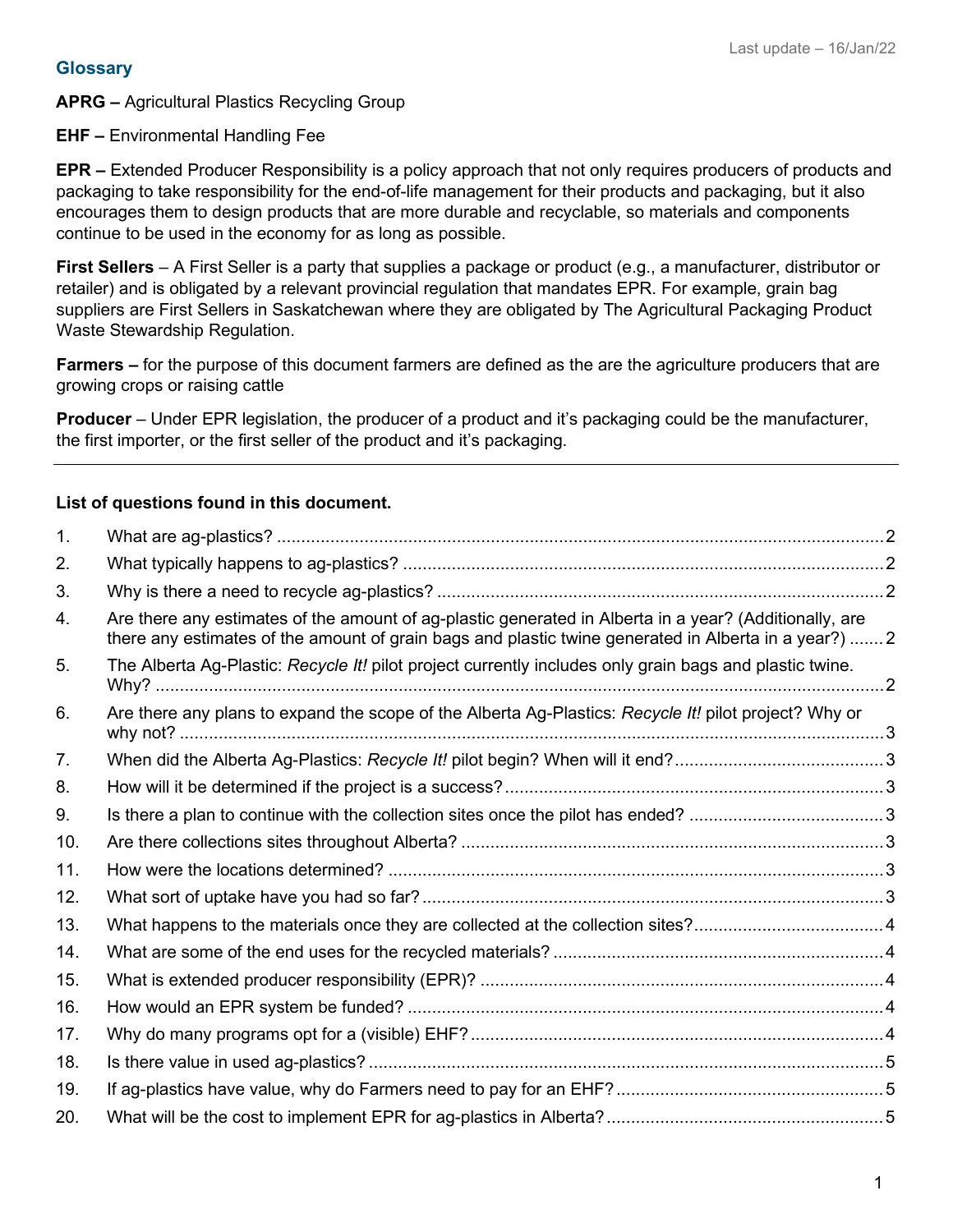| 21. | Under an ag-plastics EPR program in Alberta, will there be an ongoing cost to the municipalities for |  |
|-----|------------------------------------------------------------------------------------------------------|--|
| 22. | Will ag-plastic EPR programs in Alberta be managed as a deposit program that will be refunded when   |  |
| 23. | How can a stakeholder be assured that the revenue being collected through the program is properly    |  |

#### **Q&A Regarding Ag-plastics and Recycling – Updated Jan 17 2021**

#### <span id="page-1-0"></span>1. What are ag-plastics?

• Farmers use many tools made of plastics to help them manage agricultural operations to produce food, including small (<23L) chemical containers/jugs and other types of containers such as totes and drums; seed, pesticide, and inoculant bags; twine; grain bags; silage and bale wrap; and tarps.

## <span id="page-1-1"></span>2. What typically happens to ag-plastics?

• Cleanfarms operates recycling programs for multiple types of ag-plastics (small/large chemical containers; grain bags; twine; silage plastic; bale wrap; seed, pesticide, and inoculant bags) across Canada. These plastics are typically converted into a flake or pellet and used in the manufacturing process of new plastic products. Other ag-plastics that aren't included in Cleanfarms' collection programs are typically landfilled, burned or buried on-farm (the latter two are discouraged and prohibited practices in Alberta).

## <span id="page-1-2"></span>3. Why is there a need to recycle ag-plastics?

- Recycling ag-plastic contributes to cleaner farms and farm communities.
- Farmers who recycle ag-plastics are adding to their farm sustainability and the stewarding of their land for future generations.
- Recycling ag-plastics recovers these resource materials to be used again, contributing to a circular economy and a better environment.
- <span id="page-1-3"></span>4. Are there any estimates of the amount of ag-plastic generated in Alberta in a year? (Additionally, are there any estimates of the amount of grain bags and plastic twine generated in Alberta in a year?)
	- Please see the Alberta Agricultural Waste Characterization Study, completed in 2019 for the most up to date estimates in Alberta: [https://cleanfarms.ca/wp-content/uploads/2019/10/Alberta-Ag-](https://cleanfarms.ca/wp-content/uploads/2019/10/Alberta-Ag-Waste-Characterization-Study-Update-Oct-2019.pdf)[Waste-Characterization-Study-Update-Oct-2019.pdf](https://cleanfarms.ca/wp-content/uploads/2019/10/Alberta-Ag-Waste-Characterization-Study-Update-Oct-2019.pdf)
	- All Ag-Plastics (estimated 7,044 11,384 metric tonnes)
	- Grain bags (estimated 1,480 2,500 metric tonnes)
	- Twine (estimated 1,320 3,000 metric tonnes)
- <span id="page-1-4"></span>5. The Alberta Ag-Plastic: *Recycle It!* pilot project currently includes only grain bags and plastic twine. Why?
	- Grain bags and twine have the most stable end markets and are easiest to recycle compared to some of the other ag-plastics. Cleanfarms intends to develop programs for the other ag-plastics as the recycling options evolve. For more information on the pilot: https://cleanfarms.ca/albertaag-plastic-recycle-it-program-details/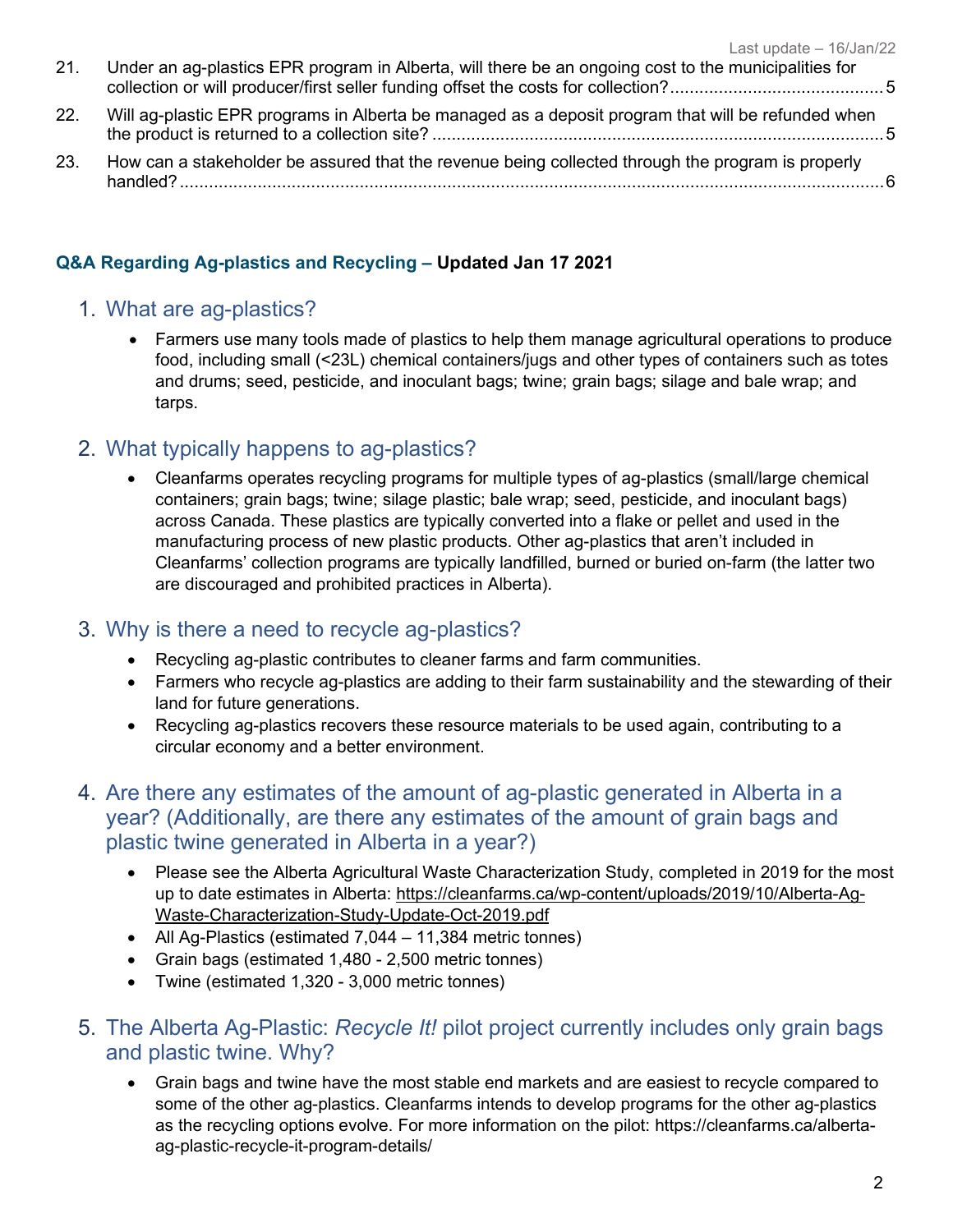## <span id="page-2-0"></span>6. Are there any plans to expand the scope of the Alberta Ag-Plastics: *Recycle It!* pilot project? Why or why not?

• Funding for this pilot project was granted by the Government of Alberta for grain bags and twine only. However, Cleanfarms is continually expanding its program base to encompass other materials. Currently, Cleanfarms operates a separate pilot program for the collection of silage plastic and bale wrap in Alberta (April 1, 2020, through March 31, 2023). The program is funded in part by Agriculture and Agri-Food Canada's Canadian Agricultural Strategic Priorities Program (CASPP).

## <span id="page-2-1"></span>7. When did the Alberta Ag-Plastics: *Recycle It!* pilot begin? When will it end?

• The program is being funded through a grant from the Government of Alberta (\$1 million over three years; 2019 - 2022) and is financially administered by Alberta Beef Producers. The program is led by the multi-stakeholder APRG, while Cleanfarms, Canada's agricultural stewardship organization, operates the program.

## <span id="page-2-2"></span>8. How will it be determined if the project is a success?

• The goal of the pilot is to test logistics and to assess costs and resources for the implementation of a permanent program including collecting, managing, and recycling materials.

## <span id="page-2-3"></span>9. Is there a plan to continue with the collection sites once the pilot has ended?

• Currently, the APRG is gathering letters of support from commodity groups to present to the ministries of Agriculture and Forestry and Environment and Parks to illustrate the need for continued collections beyond the pilot program.

## <span id="page-2-4"></span>10. Are there collections sites throughout Alberta?

• As of Dec 31, 2021, there are 33 collection partners with 90 collection locations which accept either grain bags, or twine, or both. The complete list with a map, directions, collection style, and site contact details can be found here: [https://cleanfarms.ca/alberta-ag-plastic-recycle-it-program](https://cleanfarms.ca/alberta-ag-plastic-recycle-it-program-details/%23collection-sites)[details/#collection-sites](https://cleanfarms.ca/alberta-ag-plastic-recycle-it-program-details/%23collection-sites)

## <span id="page-2-5"></span>11. How were the locations determined?

• Sites were selected based on several factors, including meeting minimum site requirements for the safe handling and storage of material, prior experience in managing agricultural plastics for recycling, willingness to participate, and geographic distribution to ensure accessibility across the province.

# <span id="page-2-6"></span>12. What sort of uptake have you had so far?

• Farmers in Alberta are keen to be able to recycle grain bags and twine. We know from studies that 92% of Alberta Farmers (crops or livestock) would be very (68%) or somewhat (24%) likely to participate in a recycling program for grain bags if a collection site was in their area. Similarly, 86% said they would be very (56%) or somewhat (30%) likely to participate in a twine recycling program if a collection facility was in their area. Every year, as more Farmers become aware of the program, collection volumes increase. The survey results are available at https://cleanfarms.ca/wp-content/uploads/2020/01/Alberta-Farmer-Survey-Jan-2020.pdf.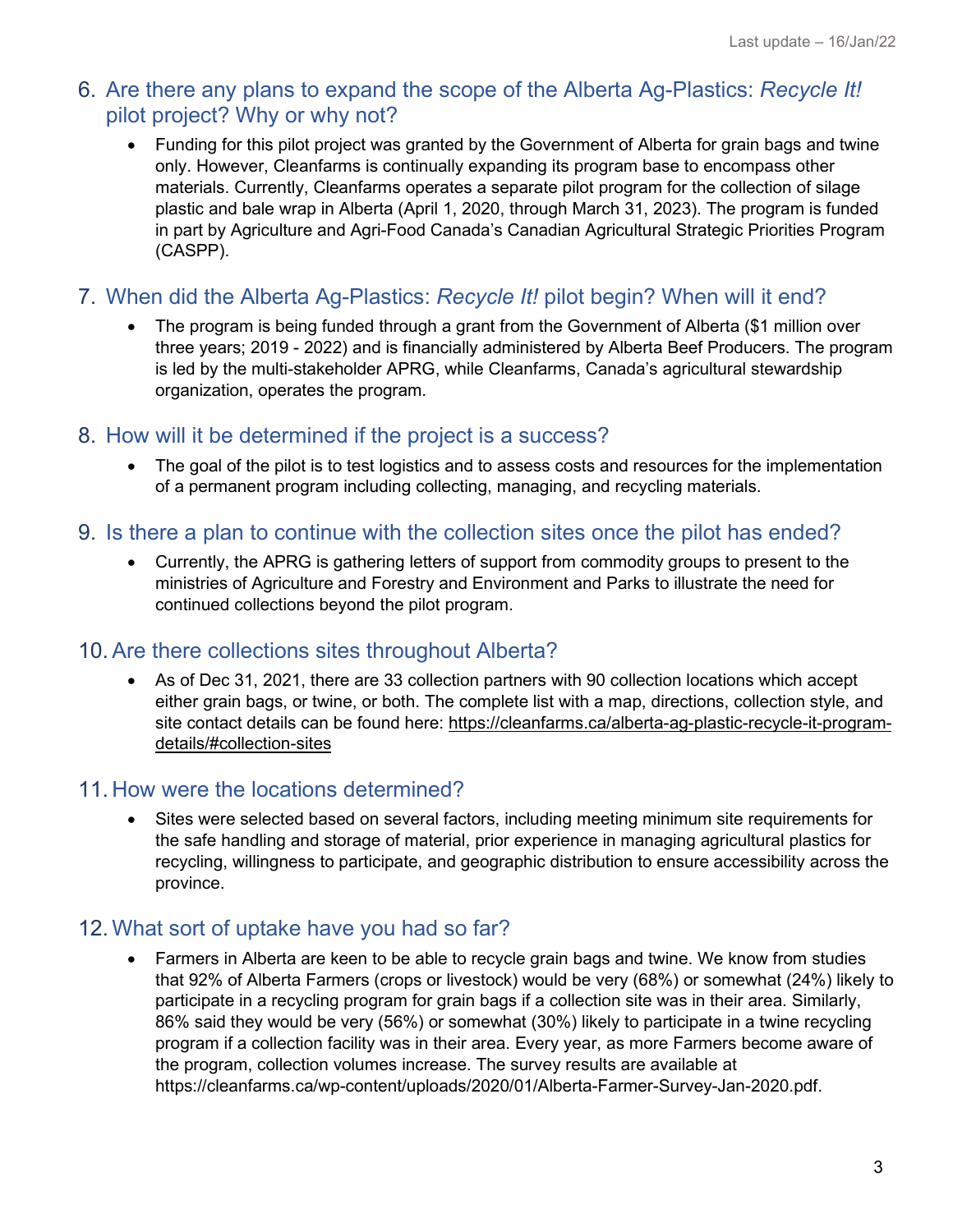#### <span id="page-3-0"></span>13. What happens to the materials once they are collected at the collection sites?

• Currently, grain bags are shipped to one of three recycling facilities, two in Alberta and one in the US, while twine is shipped to one of two recyclers in the US for cleaning, processing, and pelletizing.

### <span id="page-3-1"></span>14. What are some of the end uses for the recycled materials?

- Grain bags are converted into plastic pellets, those pellets are then used to manufacture new film plastic products such as industrial garbage bags and plastic lumber; research and development is underway to use these pellets in the manufacturing of new grain bags.
- Twine is recycled into plastic pellets and those pellets are then blended with other plastic resins to manufacture things like planter pots, cars parts, and plastic lumber.

### <span id="page-3-2"></span>15. What is extended producer responsibility (EPR)?

EPR is a policy approach that not only requires producers of products and packaging to take responsibility for the end-of-life management for their products and packaging, but it also encourages them to design products that are more durable and recyclable, so materials and components continue to be used in the economy for as long as possible. An example of design change in agriculture is the reusable 1000L tote that, in some cases, is used to replace individual 23L single-use pesticide and fertilizer containers.

EPR legislation targets the producer of a product and it's packaging which could be the manufacturer, the first importer, or the first seller of the product and it's packaging.

In Alberta, EPR legislation for ag-plastics such as grain bags and twine, would place responsibility on first importers and sellers of these two materials to ensure recycling outcomes are achieved.

Benefits of EPR include:

- Transfers cost and liability from municipalities and taxpayers to producers of products and packaging (i.e., the manufacturers, first importers, or first sellers)
- Provides incentive for producers of products and packaging to improve design for reuse and recycling
- Encourages a circular economy because producers of products and packaging have a direct role in the system
- Provides provincial program consistency
- Economy of scale provides market resilience
- Harmonization enhances benefits

## <span id="page-3-3"></span>16. How would an EPR system be funded?

In an EPR system, the first sellers are responsible for covering program costs. Those costs can be recouped through an environmental handling fee (EHF) or simply incorporated into the product price (as they do with any other cost). First sellers can decide how, and if, that cost is passed on to the end-user. In Saskatchewan's EPR program for grain bags, for example, they have chosen an EHF so it is visible to the customer at the point of purchase.

## <span id="page-3-4"></span>17. Why do many programs opt for a (visible) EHF?

• The reason is that Farmers and first sellers typically prefer this approach. They would rather see this cost externalized rather than have it incorporated in the product pricing.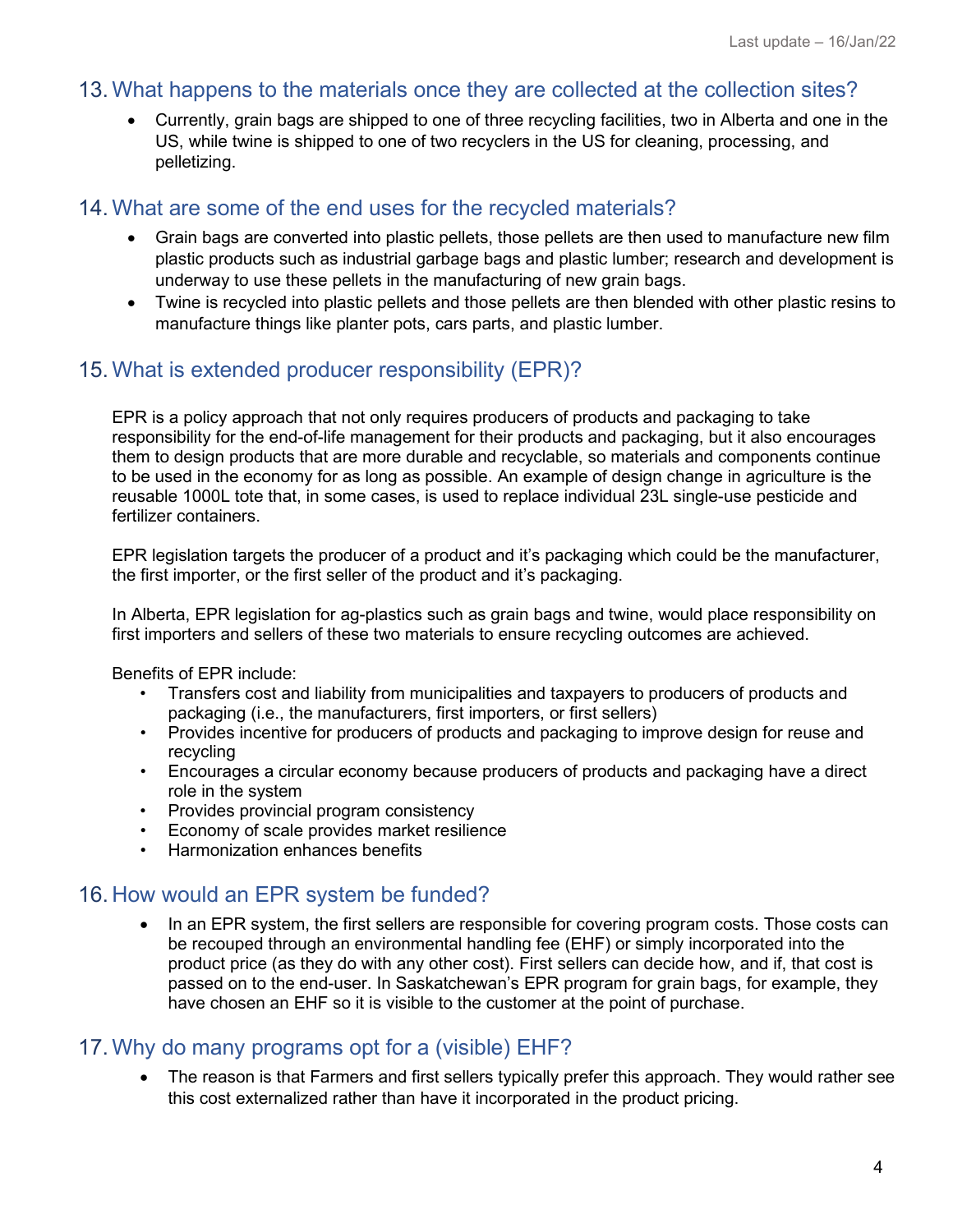### <span id="page-4-0"></span>18. Is there value in used ag-plastics?

- Yes ag-plastics have value. Though like any commodity, the plastic needs to be collected and prepared for the market in the way the buyers want to purchase the plastic.
- Recyclers collect and process ag-plastics, turning them into recycled plastic pellets. These recycled pellets are sold to manufacturing companies who use them to add recycled content into their product and make new products (see FAQ #14).

### <span id="page-4-1"></span>19. If ag-plastics have value, why do Farmers need to pay for an EHF?

- Although used ag-plastics do have value, that value usually does not cover the collection and transportation of the plastic to the recycler and other costs associated with extended producer responsibility.
- Loading and transportation to recyclers is the largest cost, which is why efficient transport (maximizing the density of the used plastic) is key to successful programs.

## <span id="page-4-2"></span>20. What will be the cost to implement EPR for ag-plastics in Alberta?

• Because no EPR regulations have been established for ag-plastics in Alberta, costs have not yet been determined for Alberta-based programs. As an example, however, under Saskatchewan's regulated EPR program for grain bags, the program uses an EHF cost recovery model. The EHF is based on the weight of the plastic and varies with the size of the grain bag. It ends up being about 5% to 7% of the cost of the grain bag. Below is a list of some of the most common grain bag sizes used in Saskatchewan and the associated EHF in 2021.

| (f <sup>t</sup> )<br>$\sim$<br>Size                          | x300<br>$\overline{ }$<br>u | 250<br>$\sim$ | 250            | 400<br>-<br>$\lambda$ | 300<br>$\mathbf{v}$<br>u<br>$\overline{\phantom{a}}$ |
|--------------------------------------------------------------|-----------------------------|---------------|----------------|-----------------------|------------------------------------------------------|
| $- \cdot$<br>$\overline{\phantom{0}}$<br>.<br>amount*<br>- 1 | ጦር<br>ຈວບ                   | \$42          | . ტი —<br>ູບບາ | \$66                  | \$45                                                 |

\*costs applied to 2021 Saskatchewan grain bag purchases

- <span id="page-4-3"></span>21. Under an ag-plastics EPR program in Alberta, will there be an ongoing cost to the municipalities for collection or will producer/first seller funding offset the costs for collection?
	- Because no EPR regulations have been established for ag-plastics in Alberta, this is undetermined. In Saskatchewan's model, the revenue generated through an EHF is used to cover the costs of the program which includes compensating collection sites for their role in the program as outlined in a collection site agreement with the program operator.
	- Additionally, in Saskatchewan's program, collection sites are permitted to provide additional services to Farmers/program users at a cost.

## <span id="page-4-4"></span>22. Will ag-plastic EPR programs in Alberta be managed as a deposit program that will be refunded when the product is returned to a collection site?

• When talking to Farmers about ag-plastic recycling programs, there is a strong desire to keep things simple but also many questions about deposit systems. Deposit systems significantly increase a program's complexity and cost because of additional administration associated with refunding deposits and extra work on behalf of the collection sites. However, this does not mean that a deposit system can not be implemented in an ag-plastic EPR program in Alberta. The flexibility inherent to EPR programs, allows stewardship organizations such as Cleanfarms and/or first sellers to design the recycling programs however they need to meet the collection requirements set out in the regulations.